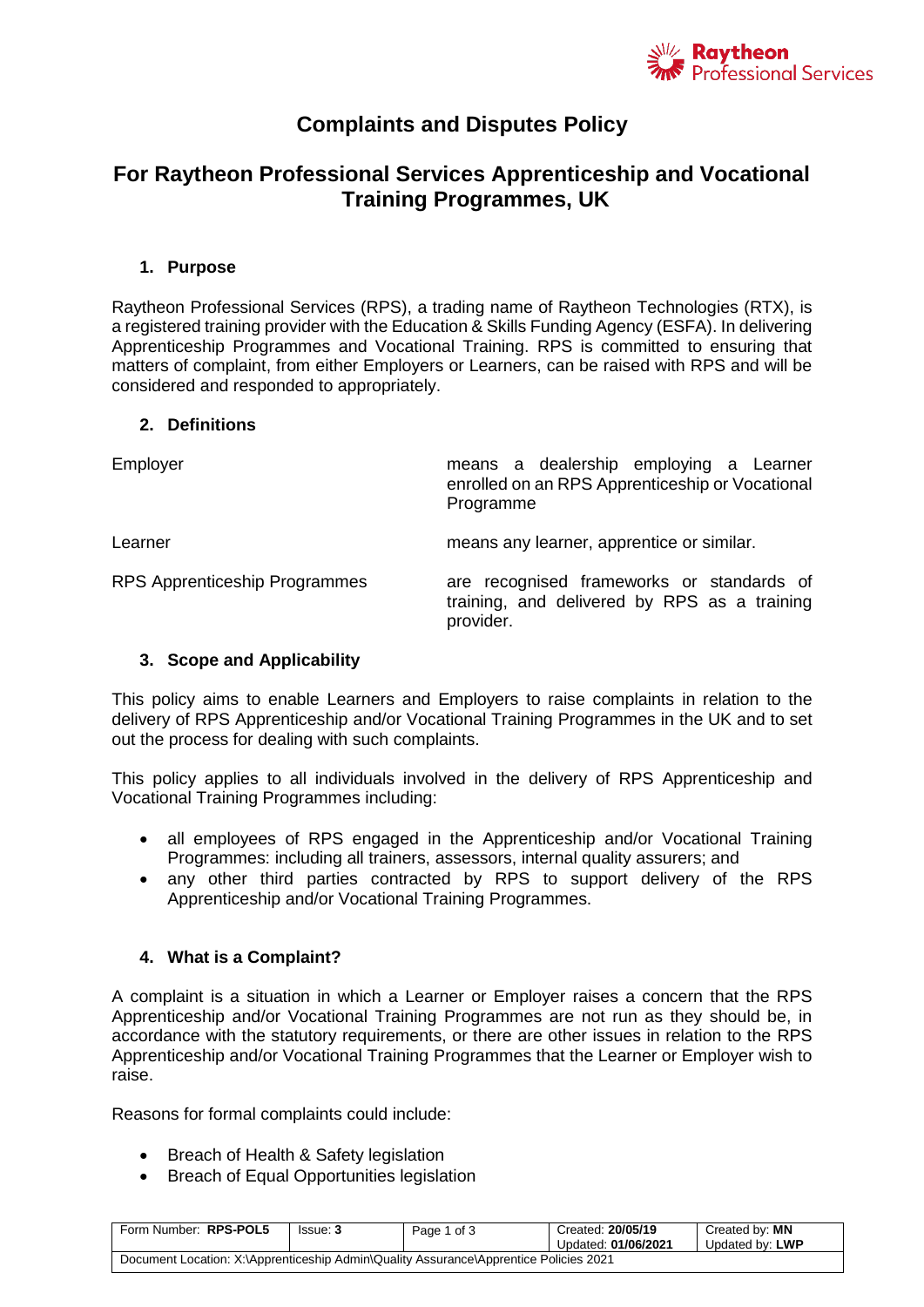

- Discrimination, bullying, abuse (physical or verbal)
- Quality of training being provided
- Quality of pastoral support being provided
- Quality of administrative support being provided

#### **5. Responsibilities**

All individuals must disclose a complaint which has been raised to them to their line manager. If there is any doubt whether or not it represents a formal complaint it should still be reported.

The individual and his or her line manager will both ensure that the complaint is documented in detail.

It is the responsibility of all persons when involved in the delivery of the RPS Apprenticeship and/or Vocational Training Programmes and other associated activities to:

- Conduct their activities so that RPS's quality standards are implemented
- Monitor their activities, in order to maintain the quality of the delivery
- Devote enough time to their responsibilities
- Recognise and report any complaint

The possibility of a complaint may be declared by any key stakeholder as an entity, or any individual.

#### **6. Managing Complaints**

A formal complaint should be made in writing or by e-mail to the RPS Programme Manager, stating the following:

- The nature of the complaint.
- Any decisions or actions that have already taken place.
- The name of the person making the complaint and the date.

Acknowledgement of receipt of the complaint will be made in writing or by e-mail, identifying the person appointed by RPS Programme Manager to investigate the complaint.

Within a period of seven days, a full investigation will be carried out with a written report of the results of the investigation and any actions required, and agreed by the RPS Programme Manager, forwarded to the individual who submitted the complaint.

At every stage of the investigation, all relevant parties will be advised of the nature of the complaint and will be given the opportunity to state their case before any decision is made.

The decision and actions taken from the outcome of the investigation will be confirmed in writing to the person making the complaint, with a copy held in the Learner's file.

If the person making the complaint is dissatisfied with the decision made, they will have the right to appeal to the Programme Manager's

Honda Apprenticeship Programme: Luisa Warren-Price: [LWarren-Price@rtx.com](mailto:LWarren-Price@rtx.com) Vauxhall Apprenticeship Programme: Darren Parkin: [DParkin@rtx.com](mailto:DParkin@rtx.com) Cyber Academy: Paul Lee: [PaulLee@rtx.com](mailto:PaulLee@rtx.com)

| Form Number: RPS-POL5                                                                 | Issue: 3 | Page 2 of 3 | Created: 20/05/19<br>Updated: 01/06/2021 | Created by: MN<br>Updated by: LWP |
|---------------------------------------------------------------------------------------|----------|-------------|------------------------------------------|-----------------------------------|
| Document Location: X:\Apprenticeship Admin\Quality Assurance\Apprentice Policies 2021 |          |             |                                          |                                   |